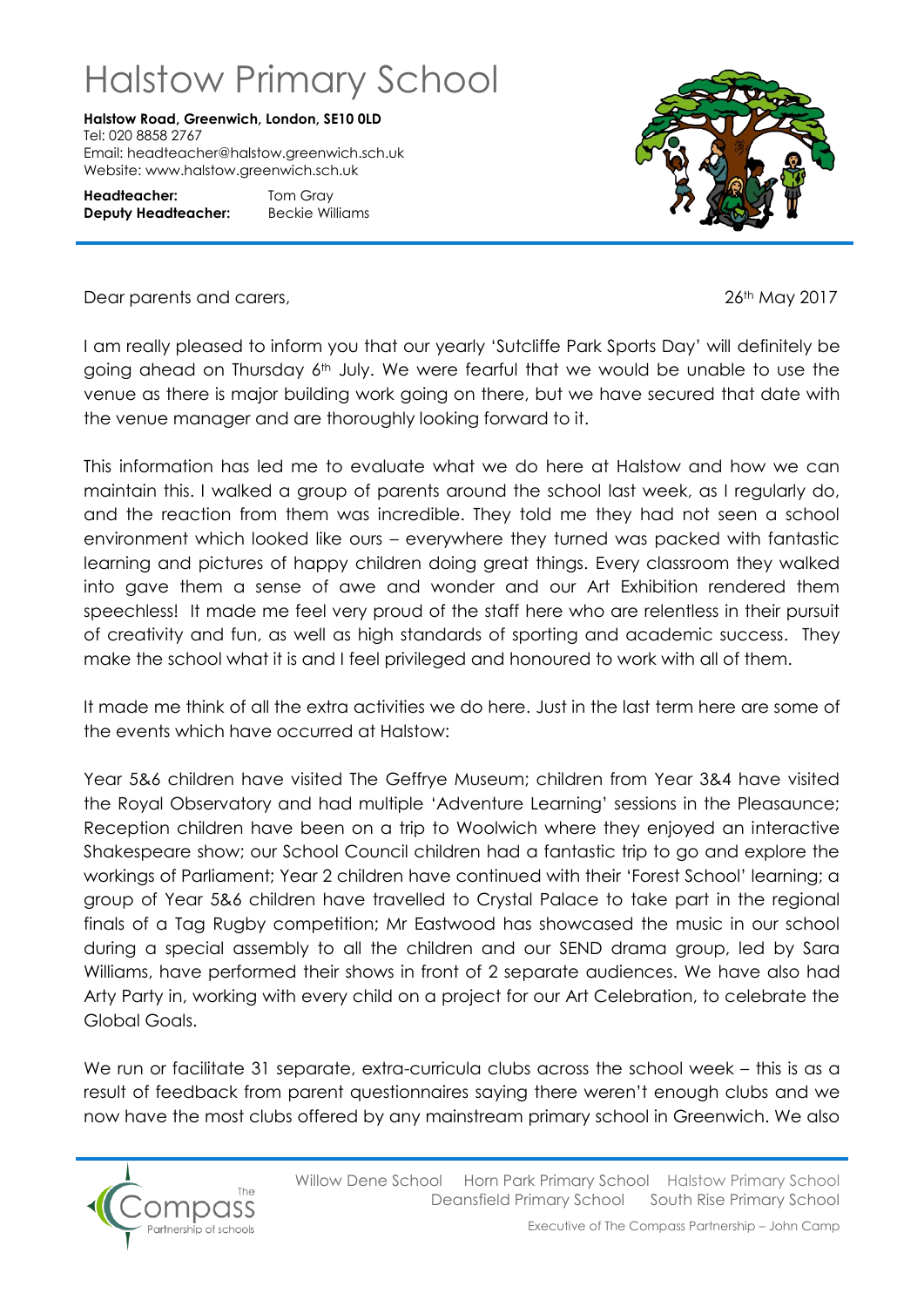run a separate breakfast club and after school club which, compared to many after school clubs and schools in Greenwich, offer a very fair and competitive price structure.

As you will probably be aware, the cuts which are hitting schools are real and harsh and are forcing many school leaders to make difficult decisions. I am very pleased with the reporting of this recently in the press and the fact that a cross-party alliance has formed, in order to try to persuade this Government that 'enough is enough', is encouraging.

The Government has stated that they will be changing the 'fair funding formula' so that schools in London are not hit with such extreme cuts but we are still projecting a 4% budget decrease each year over the next three or four years due to inflationary pressures not being met by the DfE. I hope some of you managed to talk to Matthew Pennycook yesterday – he was at the school gate talking to parents about cuts in Education. Creating a MAT will mitigate these cuts up to a point; it will help us survive, but this will not be enough. All state schools are facing these cuts and there are difficult times ahead for all schools regardless of whether they are Academies or maintained schools; this is the reality which is facing schools at the moment.

I am determined, alongside our Governing Body, to make sure that the wonderful opportunities we give children at this school are maintained; the emphasis on music, creativity, mental and physical well-being must be fought for and must continue! However, much of this relies on money; from hiring a specialist music teacher, to the cost of coaches, to coloured card with which we use to back the wonderful learning created by your children, it all costs money. Some people would say that these are 'luxuries' but I feel they are essential and help to create a school which is special and highly sought after. We are oversubscribed and our catchment area is tiny for a reason – we are a great school with great staff who provide a great education to great children! I often give staff this message but rarely do I give parents this message.

This brings me back to 'Sutcliffe Park'. For many trips and visits, we ask for 'voluntary contributions' from parents. Last year, Sutcliffe Park cost £2,800 for the coaches and the hire fee. We received £640 in voluntary contributions from parents, therefore leaving the school to pay £2,160 to balance the cost. Our wonderful group of parents who run the 'Friends of Halstow' (FOH) make sure that we are helped with such costs but moving forward, we will not be able to provide the amount of extras we provide here without more financial support from parents. Over the last few years, the FOH have raised a substantial amount of money and I am hugely grateful to them for this, but it is not enough to sustain everything which we do here.

Not every parent can afford to pay the contributions which we ask for but if you can, please try to do so. If you can pay more than is asked, we will accept everything. If you work for a Company, or run a Company which has a charitable department, please enquire as to whether they can help us finance a trip or a special event – we need more money – it is really that simple!

In order to cover the cost of Sutcliffe Park this year, we are asking for a voluntary contribution of £5. To make it easier, we will accept this as cash which you can drop into